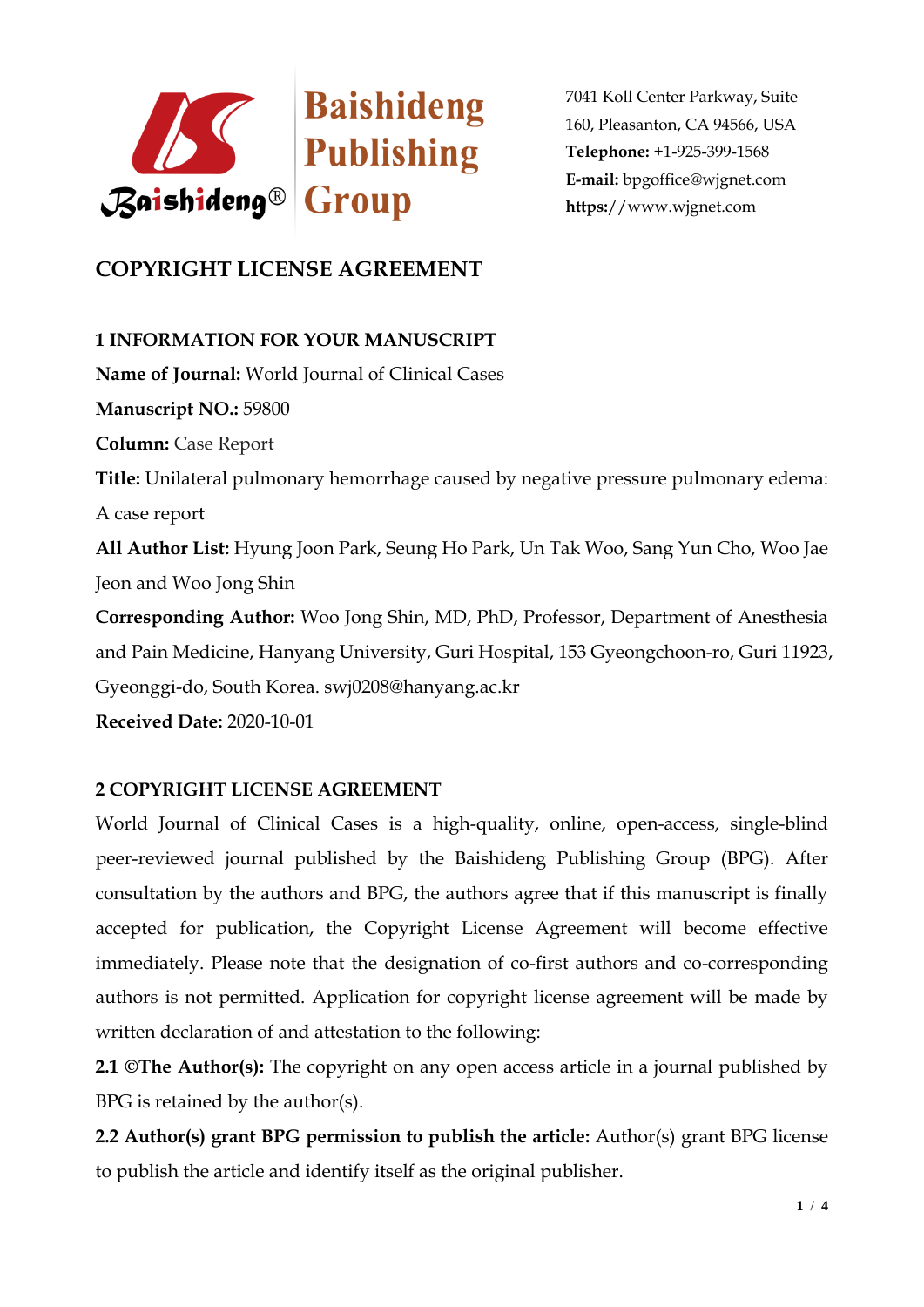

**2.3 Author(s) grant copyright permission:** This article is an open-access article that was selected by an in-house editor and fully peer-reviewed by external reviewers. It is distributed in accordance with the Creative Commons Attribution NonCommercial (CC BY-NC 4.0) license, which permits others to distribute, remix, adapt, build upon this work non-commercially, and license their derivative works on different terms, provided the original work is properly cited and the use is non-commercial. See: http://creativecommons.org/licenses/by-nc/4.0/

**2.4 Simultaneous submission statement:** Author(s) certify that the manuscript is not simultaneously being considered by other journals nor is already published elsewhere.

**2.5 Academic misconduct statement:** Author(s) certify that the manuscript has no redundancy, plagiarism, data fabrication, or falsification.

**2.6 Conflict of interest statement:** Author(s) certify that there is no conflict of interest related to the manuscript. If any potential conflict-of-interest exists, author(s) certify that it is fully disclosed.

**2.7 Ethics statement:** Author(s) certify that all experiments involving animals and human subjects were designed and performed in compliance with the relevant laws regarding humane care and use of subjects.

**2.8 Referenced figures and tables authorization statement:** Author(s) certify that the manuscript's content is original, with all information from other sources appropriately referenced, and that specific permission has been granted in writing by any existing copyright holders prior to publication and is clearly cited and available.

**2.9 Author(s) grant BPG permission to use the published articles exclusively:** Author(s) grant exclusive copyright ownership to BPG for all formats of the manuscript, including print and electronic formats, English and non-English language formats, and subsequent editions such as Erratum, in addition to all rights for (1) granting permission to republish or reprint the materials in whole or in part, with or without a fee, (2) printing copies for free distribution or for sale, and (3) republishing the materials in a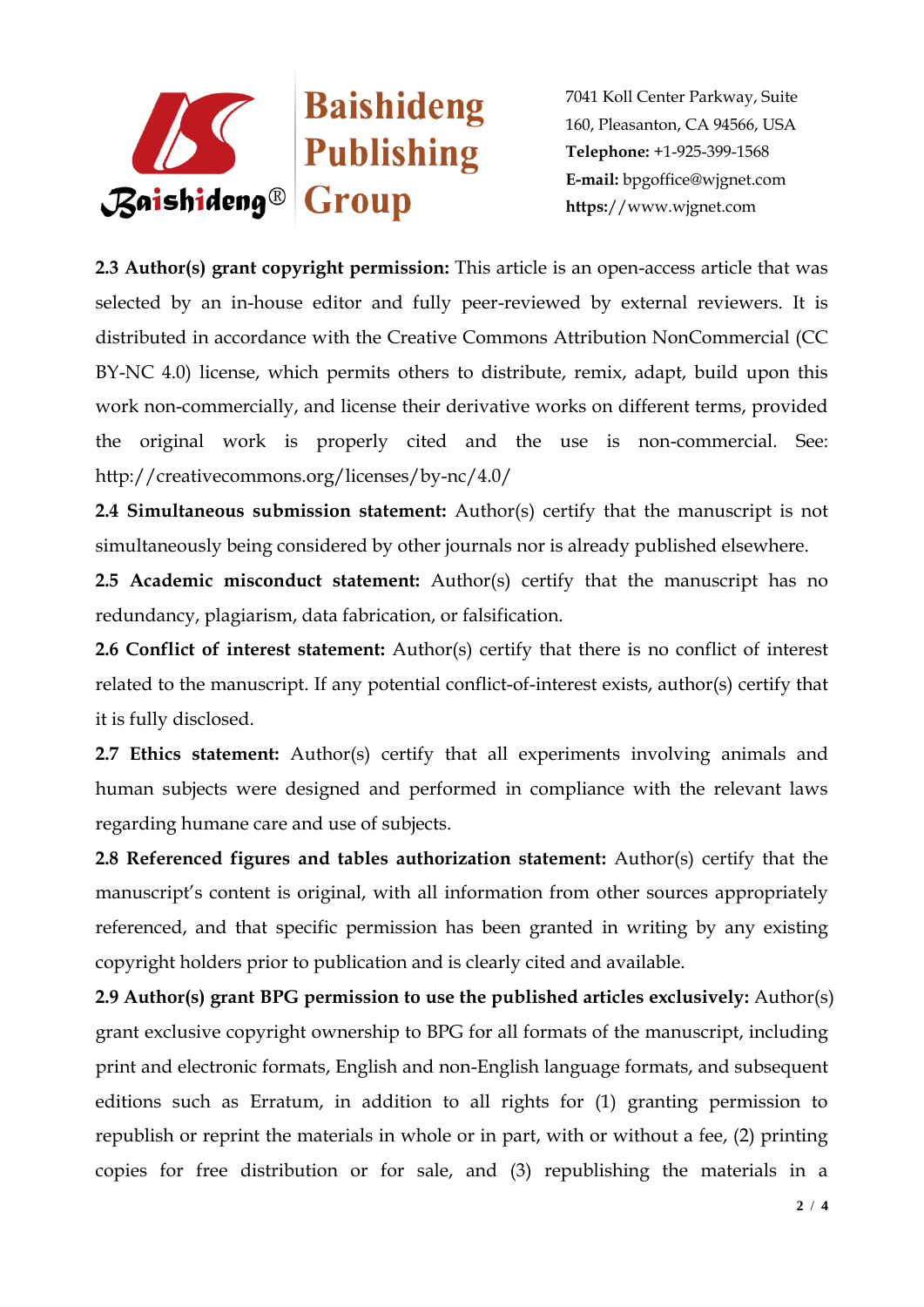

compendium or in any other format.

**2.10 Author(s) grant BPG permission to publish manuscript-related documents:**  Author(s) grant permission to BPG to publish manuscript-related documents (*e.g.*, peer review report, answers to reviewers, CrossCheck report, signed copyright license agreement, *etc*.) at the same time that the manuscript is published online.

**2.11 Author(s) declare that the language of the manuscript is correct and free of**  language errors: Author(s) certify that the manuscript contains no errors in grammar, syntax, spelling, punctuation, or logic.

**2.12 Author(s) declare that the figure(s) and table(s) are quoted correctly:** Author(s) certify that all figures and tables have been correctly placed and clearly identified, and meet the journal's standards of high-resolution quality.

**2.13 Author(s) declare that the references are cited correctly:** Author(s) certify that the references are numbered according to their order of appearance in the main text of the manuscript.

## **3 PUBLISHING FEE STATEMENT**

'Manuscript source' includes invited manuscripts and unsolicited manuscripts. The article processing charge (APC) is waived for invited manuscripts. The APC must be paid for any unsolicited manuscript. The APC is payable to BPG by the author(s) or research sponsor(s). All BPG publications' APC standards can be found at: <https://www.wjgnet.com/bpg/gerinfo/242>

#### **4 SIGNATURES OF ALL AUTHORS**

This declaration must be signed by all authors, individually and in his/her own handwriting, following the order of the authors' names appearing on the title page of the manuscript. The manuscript will be rejected immediately if we find the declaration was not signed by authors themselves. The signature list for all authors is as follows: